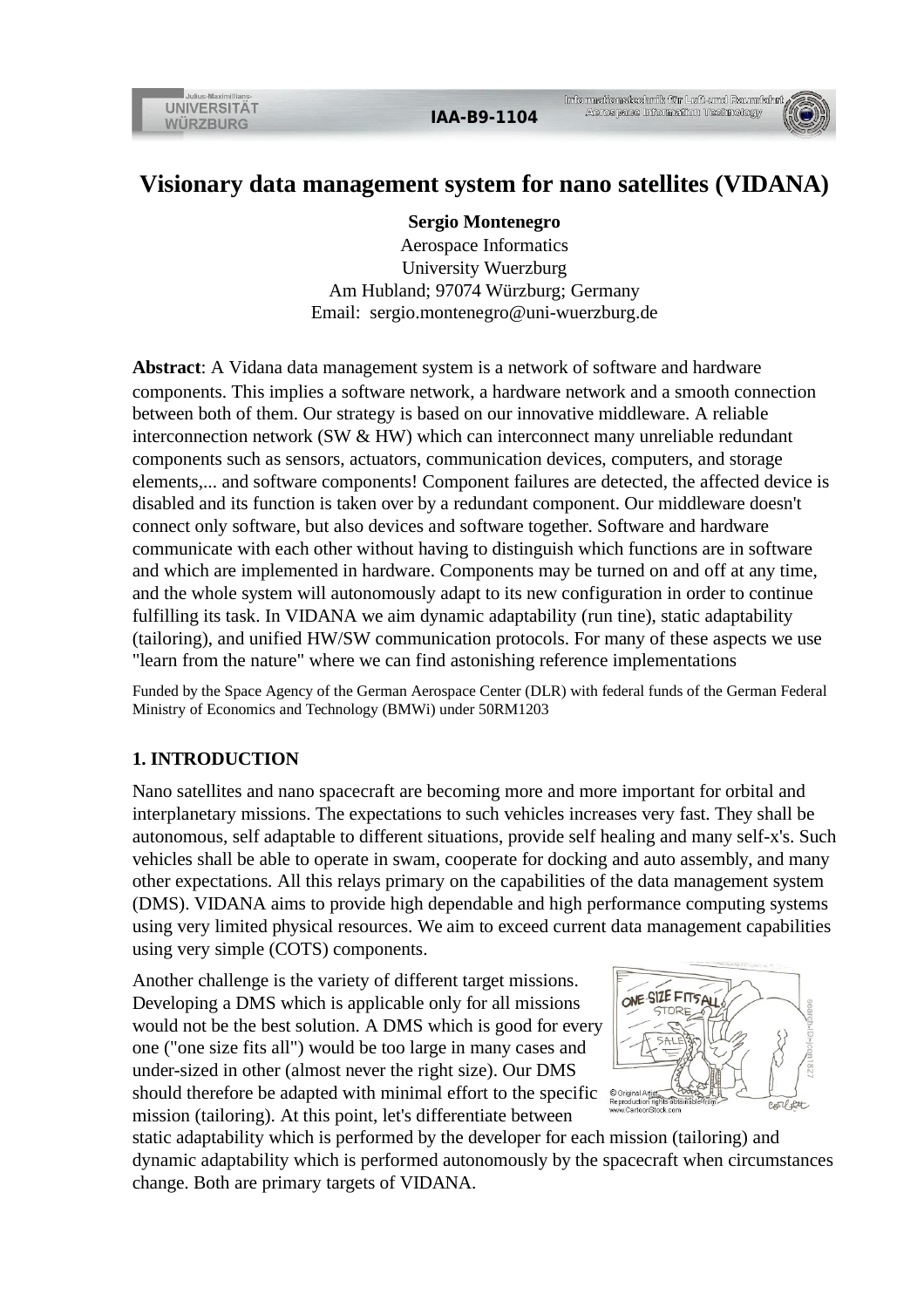#### **2. VIDANA TARGETS**

Our targets are:

1. Dynamic scalability for dependability and for speed: At any time point we have a list of required tasks and redundancy and a list of available resources (computers, power, IO). The current resources will be dynamically allocated to tasks and redundancy to best fulfill the current mission requirements. The same resources can be used to achieve speed or to achieve dependability therefore when one increases the other decreases. Example: low speed high dependability: for critical operations like docking; High speed with lower dependability for example for image processing; low power (-> low speed, low dependability) for example for the cruise phases. The same mechanisms can be used to migrate software tasks among hardware components. This properties will be used to implement fault tolerance (self healing) and load balancing.

2. Static adaptability (tailoring) for different missions: highly (static) scalability without structural limits, down scalable to pico satellite boundaries. We take exemplar solution from nature for adaptability, communication strategies, distribution of services/capabilities and fault tolerance. VIDANA provides a building blocks architecture for both software an hardware and means to interconnect systems of different sizes. The systems is based on a service oriented architecture (for space applications)

3. Unified communications protocols for software and hardware. In this way services may be produces and consumed by hardware or software. For the produces (publishers) and consumer (subscribers) there is no difference if the communication partner is implemented in software or in hardware. This gibe us a very flexible build blocks box which makes the tailoring tasks very simple.

4. The same communication protocols will be used inside (intra) and outside (inter) the space craft. This allow us to distribute services among different communicating spacecraft with no extra software effort. This is a basic support for cluster, swarms and assembly tasks. The same gilts for the space segment  $\langle \rangle$  ground segment communication. This allow us to distribute tasks among space and ground and simplifies in an incredible way the commanding and telemetry tasks.

5. All these properties are focused on the requirements of nano and mini satellites, but can be used down to pico satellites and up to very big systems. Our software and hardware are absolutely ITAR-free.

#### **3. IMPLEMENTATION**

#### **3.1. Software**

Our strategy to implement complex software (control) systems is to decompose the system in simple communicating building blocks (**BB**). The whole application is then executed by a (software + hardware) network of simple BBs. Software BBs are similar to Hardware chips: Only the interfaces (pins) and their behavior has to be known to interconnect the components. In the same way we aim to define software components like in the figure 2, and 3. A software component provides input /output ports (comparable to hardware pins) which shall be interconnected by the run time system.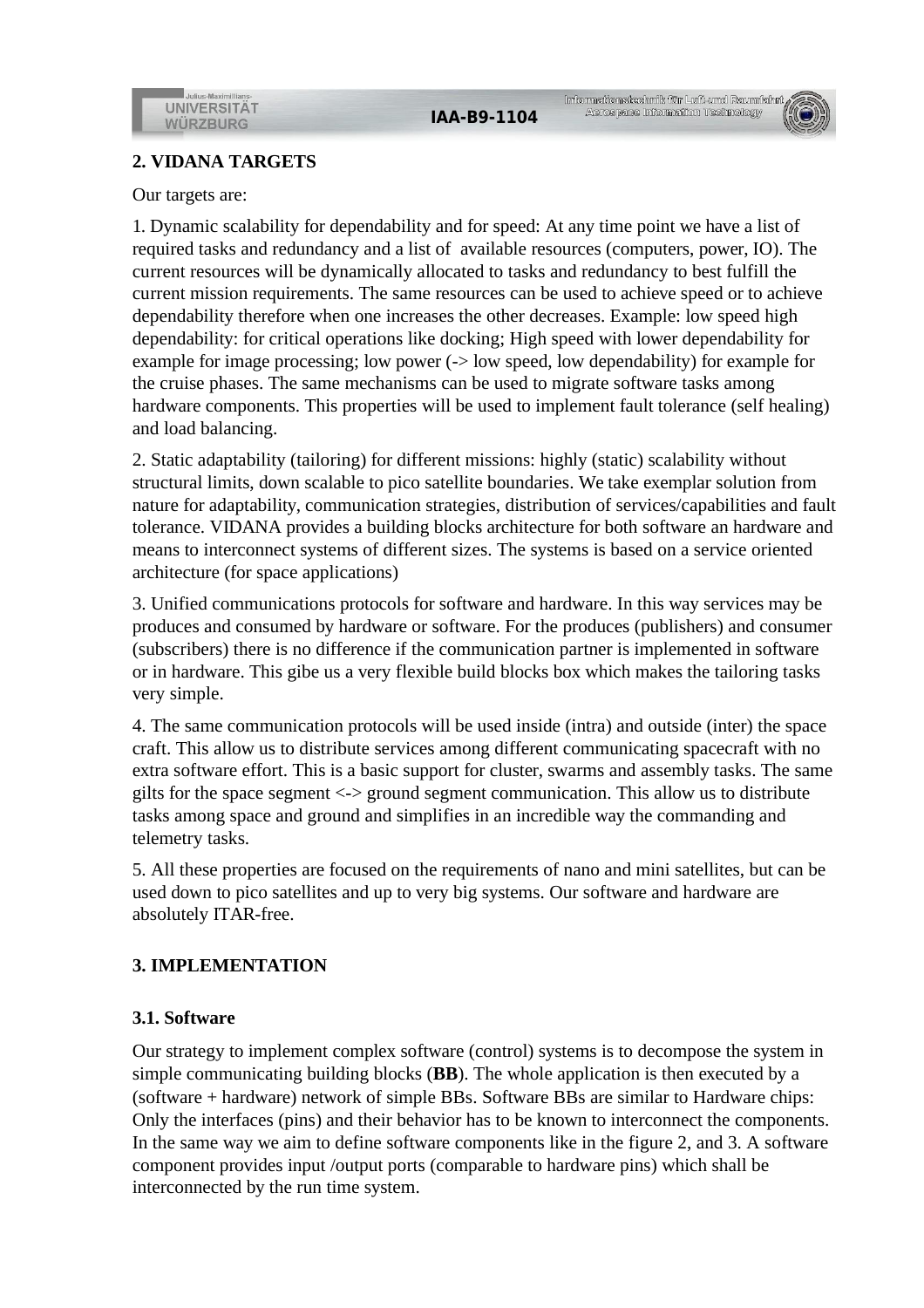



Figure 3: Interconnecting Building blocks

In odder to be able to interconnect the building blocks (**BB**) we need an building blocks execution platform. We use RODOS (Real Time On board Dependable Operating System) which is an open source real time operating system and at the same time a building block execution platform/environment. RODOS was designed for space applications and for applications demanding high dependability. Simplicity is our main strategy for achieving dependability, as complexity is the cause of most development faults. The system was developed in C++, using an object-oriented framework simple enough to be understood and applied in several application domains. Although targeting minimal complexity, no fundamental functionality is missing. Its micro-kernel provides support for resource management, thread synchronization and communication, input/output and interrupts management. The system is fully pre emptive and uses priority-based scheduling and round robin for same priority threads. This core functionality (kernel) may be executed directly on bare hardware (bare metal) or on the top of other operating systems.

On the top of this kernel the RODOS middlware distributes messages locally and using gateways globally. This middleware carries out transparent communications between applications and computing nodes. All communications in the system are based on the publisher/subscriber protocol. Publishers make messages public under a given topic. Subscribers (zero, one or more) to a given topic get all messages which are published under this topic. To establish a transfer path, both the publisher and the subscriber must share the same topic. A topic is represented by a topic ID and a data type. The middleware implements an array of topics which may be compared to hardware buses. Each time a message is published under a given topic, the middleware checks for all subscribers which wish to receive